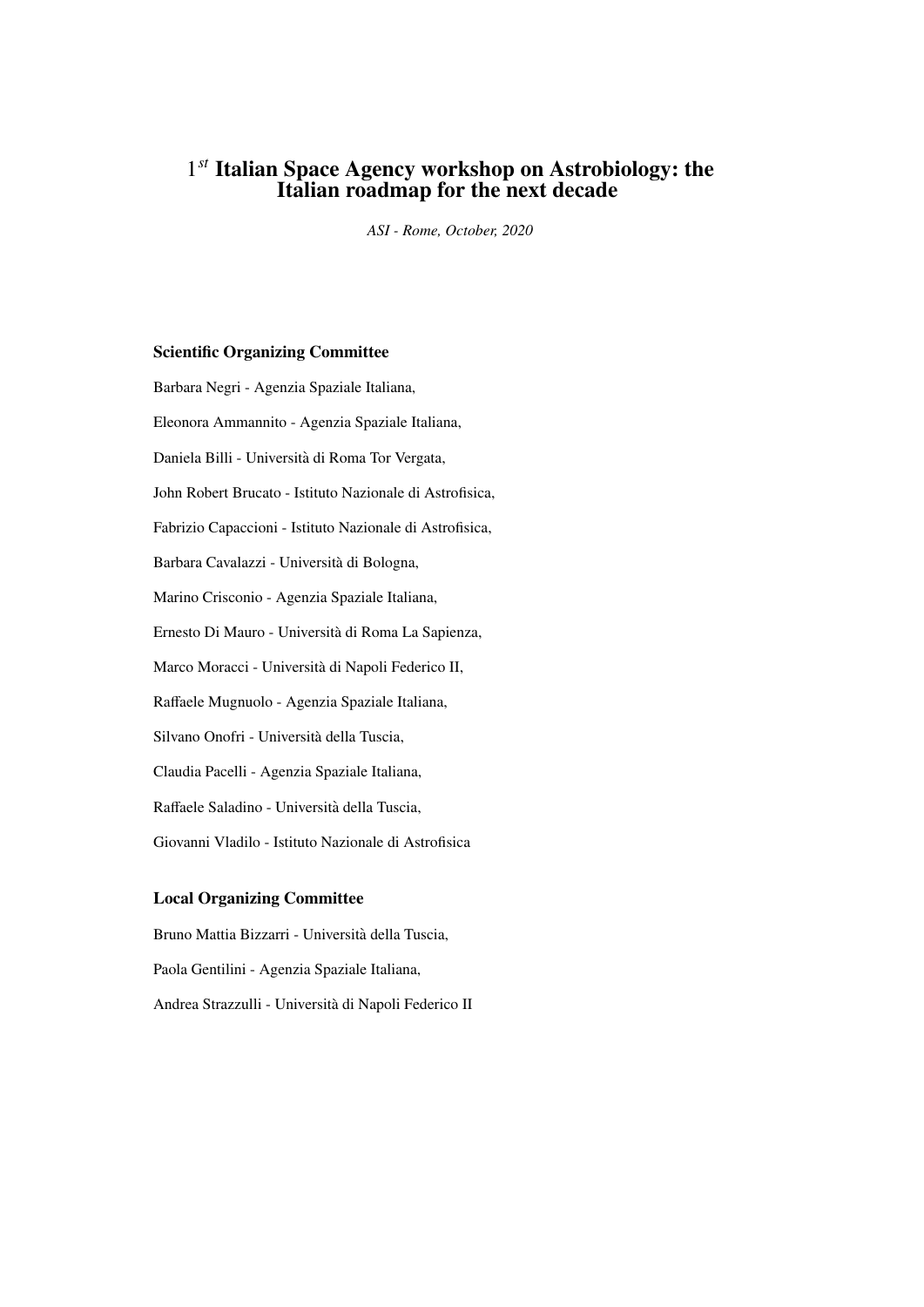### Institutional Endorsement

Agenzia Spaziale Italiana Societa Italiana di Astrobiologia ` European Astrobiology Network association Istituto Astrobiologico Italiano Universita di Bologna ` Universita della Tuscia ` Universita di Napoli Federico II `